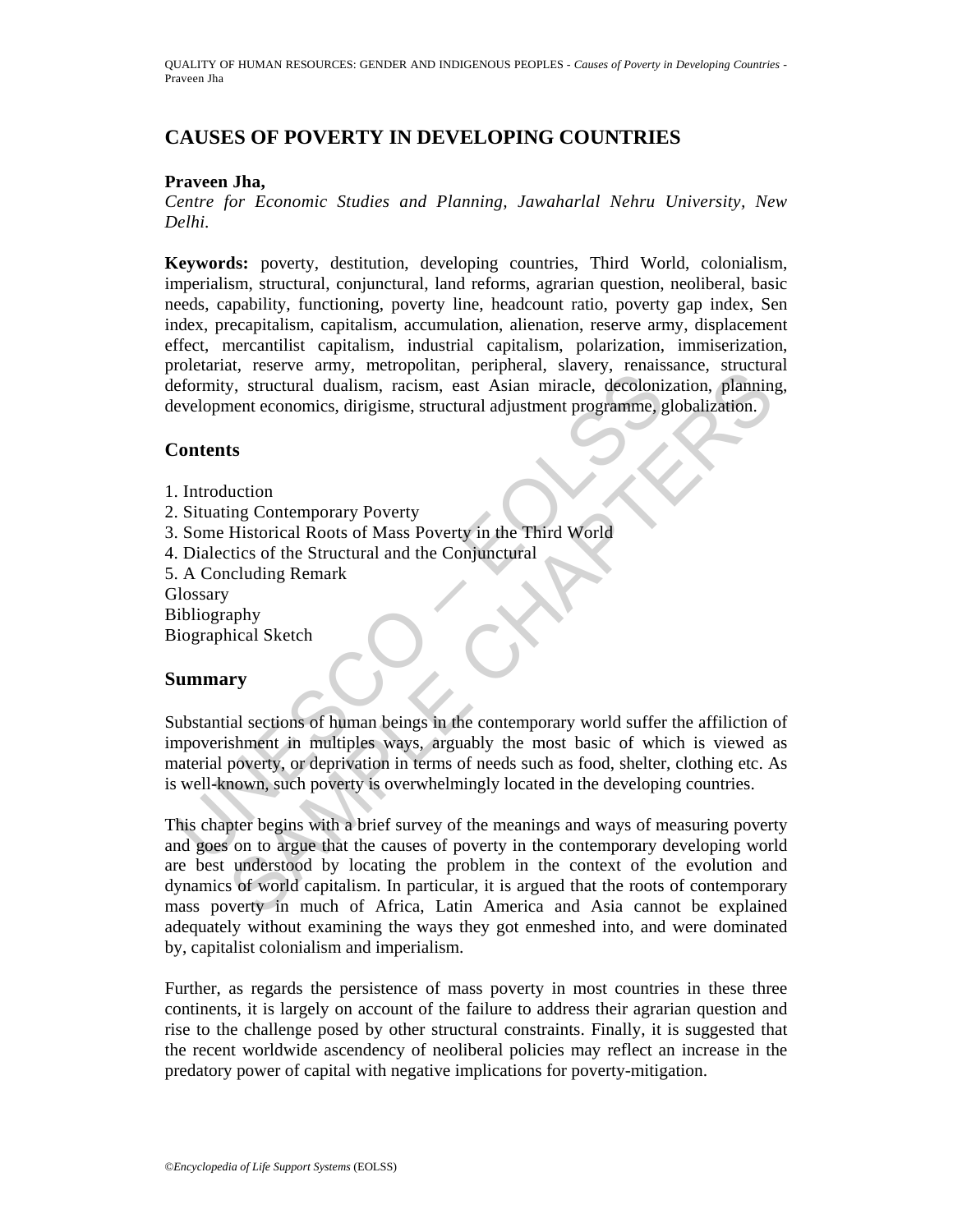## **1. Introduction**

Persistent mass poverty, even if one conceptualises it in the narrowest sense of deprivation of food required to generate a certain minimum calorie level that keeps a human being in a biologically functional state, is a well-known fact of life in socalled developing countries. Of course, the scourge of hunger also afflicts sections of population belonging to the so-called developed countries as well, and even the richest country in the world, the USA, has not been able to banish hunger and destitution from within its boundaries. However, the nature of the problem in the developing countries is immensely more serious, where millions suffer from endemic undernourishment and often die prematurely after a nasty and brutish life.

The neutral minimum calorific intake, the scale of the problem observation of a certain minimum calorific intake, the scale of the problem oby corordingly. It is now widely accepted that poverty must be view immensional ph the sto adopt conceptions of poverty broader than the narrowest one in term<br>ain minimum calorific intake, the scale of the problem obviously increased<br>gly. It is now widely accepted that poverty must be viewed as a mult<br>pa If one opts to adopt conceptions of poverty broader than the narrowest one in terms of a certain minimum calorific intake, the scale of the problem obviously increases accordingly. It is now widely accepted that poverty must be viewed as a multidimensional phenomenon, and it should not be reduced solely to hunger and malnutrition. In the next section we look at some of the key arguments advocating such a view. The obvious point, as said earlier, is that if one goes along with such an advocacy, then the magnitude of poverty in much of Third World increases manifold, compared to standard official estimates based on the calorie-linked narrow conception mentioned above.

Although the fact of persistent mass poverty in developing countries is a stark one, investigations into its causation as well as policy initiatives to remedy/eliminate it have often led to highly controversial arguments. There is a huge literature theoretical as well as empirical—on these issues, yet the terrain remains a minefield. This essay is not intended as an all-encompassing survey of the relevant literature on these issues; rather it attempts to present a point of view, some of the arguments for which have received detailed attention in the existing literature and others may require more probing investigation, that may help us to understand the nature and causation of endemic poverty in developing countries.

In the next section of the paper, we very briefly look at the widely-accepted case for conceptualising poverty in its multifaceted nature, along with the philosophical underpinning of some of the important conceptions advanced, and stress the need for viewing contemporary poverty in a systemic sense, in particular by locating it in the evolution and dynamics of capitalism. Section three follows the thrust of the preceding section, and it is argued that the roots of contemporary mass poverty in much of Africa, Latin America and Asia cannot be explained adequately without examining the ways they got enmeshed into, and were dominated by, capitalist colonialism and imperialism. Of course, this is not a novel argument by any reckoning, but it is reiterated here as it may help us understand the importance of certain structures and processes inherited from the past in throwing some light on the obstinate persistence of contemporary mass poverty in these countries. There is a great deal of empirical evidence in support of the above argument relating to historical genesis of poverty and, very briefly, we look at the case of South Asia, the region which currently houses almost half of the officially defined poor in the world, and make an attempt to draw on the experience of Africa and Latin America as well.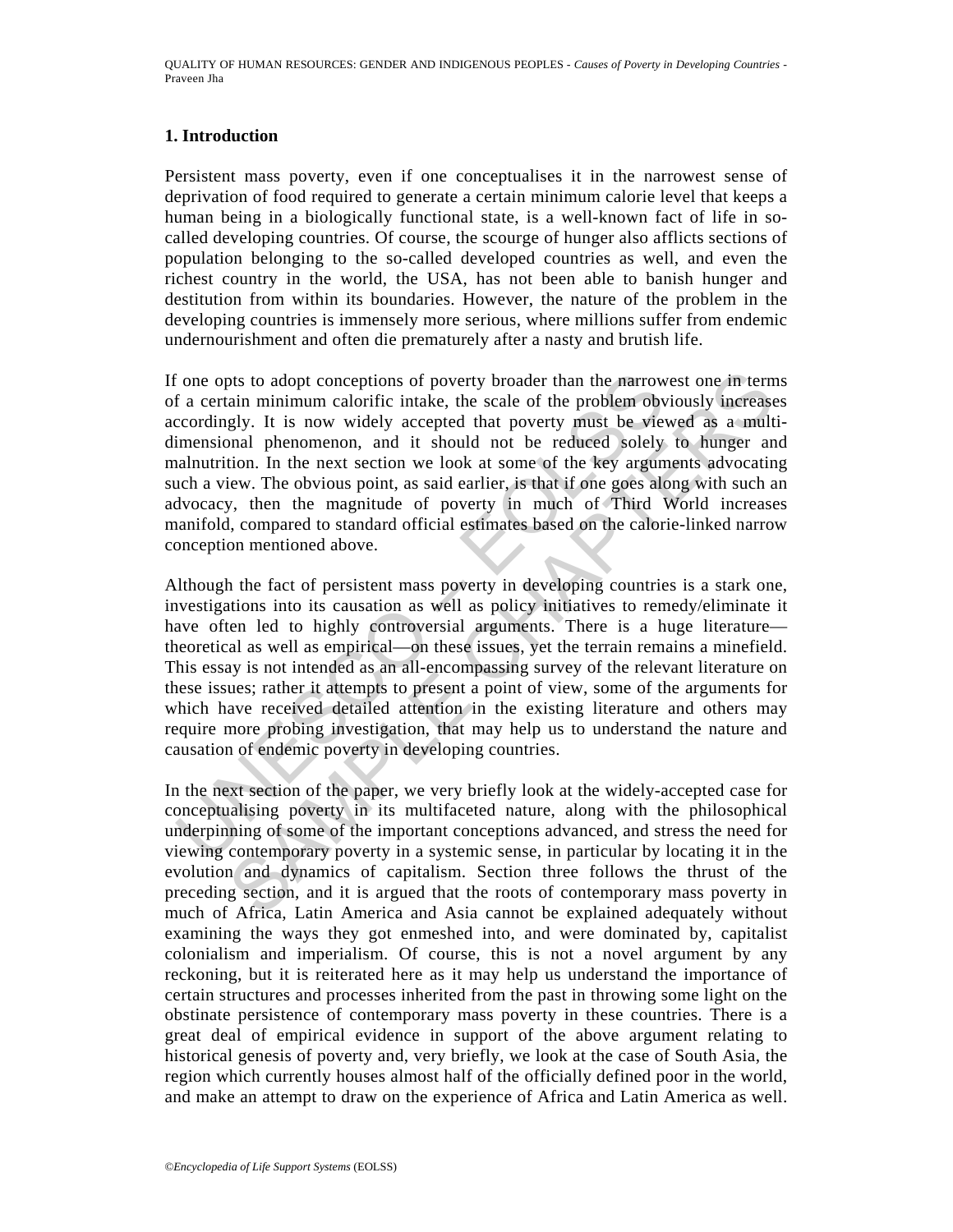The objective of this section is not to go as much into specifics of different cases as to emphasize certain key uniformities.

ook at the poverty scenario in the Third World during the periconomic reforms, (i.e. since the early 1980s). During this period, abstantial increase of poverty in many low-income countries, a crease may be on account of th the poverty scenario in the Third World during the period of so-calle<br>c reforms, (i.e. since the carly 1980s). During this period, there has been<br>in linearcase of poverty in many low-income contumites, and some of the<br>may Section four of the chapter attempts to probe the dialectics of the structural and conjunctural, in efforts to tackle mass poverty, subsequent to the attainment of freedom from colonial subjugation in the case of most developing countries. Again, the emphasis is not on variations in individual country experiences, but on what appear to us as certain critical commonalities which, hopefully, shed some light on the subject under consideration. Several important themes in present discussions on poverty, e.g. growth and poverty reduction, importance (or otherwise) of land reforms and a greater command of the poor over natural, financial and human resources in alleviating poverty, etc. are taken up. Finally, in this section, we also look at the poverty scenario in the Third World during the period of so-called economic reforms, (i.e. since the early 1980s). During this period, there has been a substantial increase of poverty in many low-income countries, and some of the increase may be on account of the neoliberal economic policies that have been on the ascendancy worldwide. Not only the Third World, but also some of the leading advanced industrialized economies have witnessed increased poverty, and often substantial increases in inequality during the last couple of decades, giving a severe jolt to the complacent conventional wisdom which suggested that, after a certain stage in their development, countries gradually grow out of poverty. As regards countries belonging to the erstwhile so-called socialist bloc, for many of them, including Russia, the dramatic descent into poverty for millions of families since the early 1990s is well-known, and this again has some clear organic linkages with neoliberal economic policies. Thus it is quite clear that in several regions of the world recent trends relating to poverty, both in the absolute and in the relative sense, are far from encouraging, and the global total of the number of poor (even if defined in the narrow sense mentioned earlier) may have increased at least marginally during the last decade and a half. Such a scenario of course calls for a close look at the significant aspects of economic processes at work in different regions and countries of the world and a scrutiny of how they are impacting on the economic well-being of the relatively vulnerable groups of people. However, as mentioned earlier, in view of the focal concern of the paper, our enquiry is largely confined to the Third World.



#### **Bibliography**

- - -

[In the writing of this paper I have drawn on a large number of books and articles and it is hardly possible to acknowledge all of them here. In the following I mention only a tiny fraction of the resource material that forms the basis of the chapter, and the references cited below may be viewed as a sort of an entry point for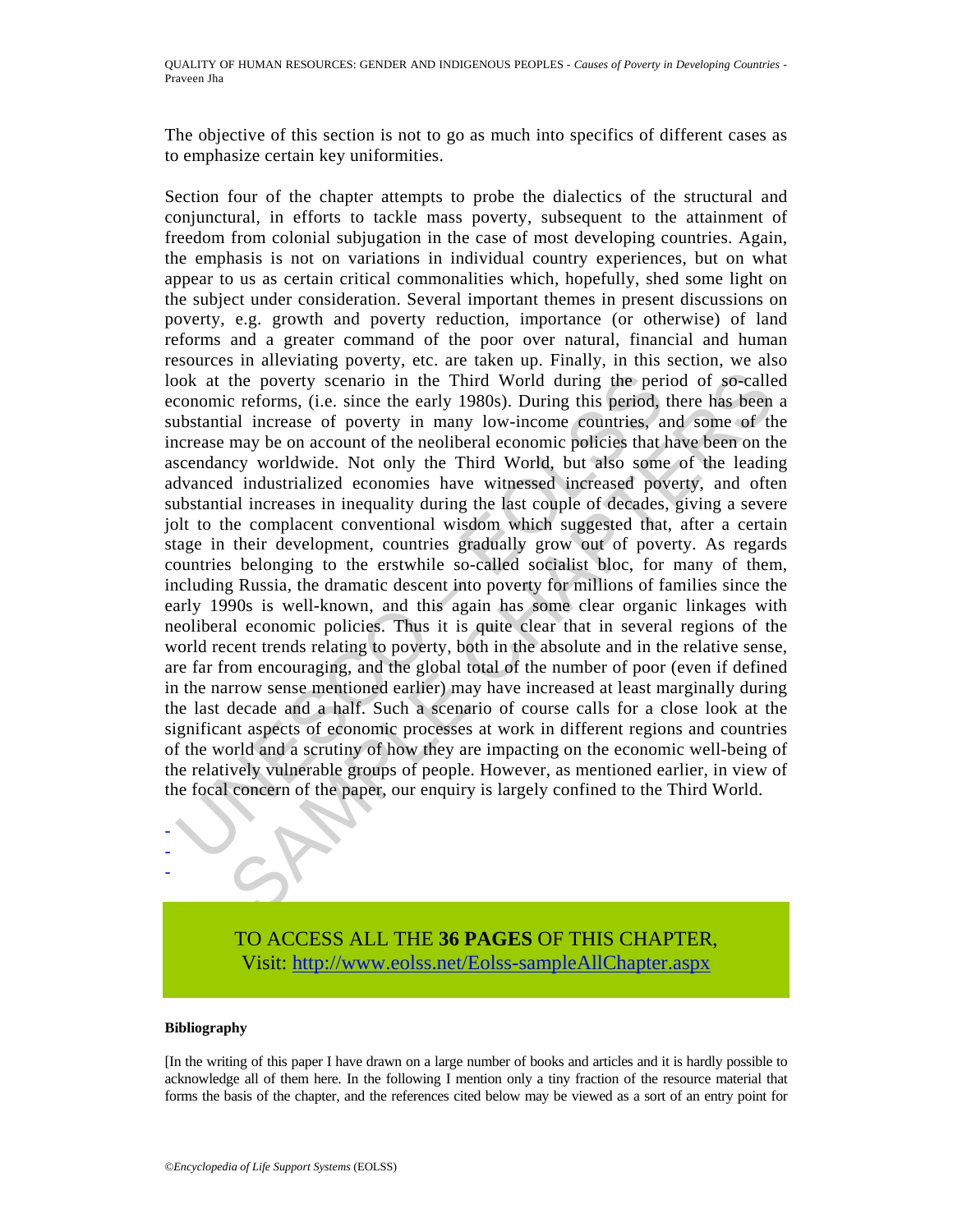further reading for those interested in the subject].

Amin, Samir (1997). Capitalism in the Age of Globalization, xii + 158 pp, Zed Books, London and New Jersey. [This book provides an understanding of the poverty scenario in the developing world in the currently ascendent era of unfettered market forces and accelerating globalisation].

Bagchi, A.K. (1982). The Political Economy of Underdevelopment, viii + 280 pp, Cambridge University Press, Cambridge. [This book seeks to explain the historical origins of underdevelopment and poverty under capitalism and how it is perpetuated in the present].

Baker, D., Epstein G. and Pollin R. (eds.) (1998). Globalisation and Progressive Economic Policy, xv + 514 pp, Cambridge University Press, Cambridge. [Papers in this volume offer a range of perspectives on causes and consequences of ongoing economic globalization one of the important concerns of the volume is the implications of globalization for economic inequality and well-being of the people across and within naions].

Bernstein, H. and Brass, T. (eds.) (1996). Agrarian Questions: Essays in Appreciation of T.J. Byres, viii + 253 pp, Frank Cass, London. [One of the central concerns of this volume is the political economy of agrarian question, and the significance of addressing the agrarian question for economic development as well as poverty-mitigation].

Chossudovsky, M. (1997). The Globalisation of Povert*y*, 280 pp, Madhyam Books, New Delhi. [This volume examines the changing structure of the global economy in the recent years and shows that the emerging global economic order has consigned a substantial section of humanity to suffering and despair].

Dasgupta, Biplab (1998). Structural Adjustment, Global Trade and the New Political Economy of Development, 434 pp, Vistaar Publications, New Delhi. [This book provides a detailed and critical account of the implications of the neoliberal policies for the economies of the less developed countries].

Galeano, E. (1973). Open Veins of Latin America, 339 pp, Monthly Review Press, New York. [This volume provides a history of Latin America's colonial and imperialist domination from the time of Columbus onwards, and its implications for poverty in the continent].

1, Frank Cass, London. [One of the central concerns of this volume is the political<br>existion, and the significance of addressing the agrarian question for economic dev<br>verty-mitigation].<br>Mossudovsky, M. (1997). The Globali Cass, London. [One of the central concerns of this volume is the political economy of agrariational<br>case, London. [One of the central concerns of this volume is the political economy of agrariatigation].<br>Sky, M. (1997). Th International Labour Organization (1995). New Approaches to Poverty Analysis and Policy, Volume I, vi + 202, pp, Volume II, vi + 154 pp, Volume II, vi + 205 pp, ILO Publications, Geneva. [Contributions to these volumes bring together a wide spectrum of research and policy approaches to poverty, and provide a good overview of the recent theoretical and empirical literature].

Magubane, B.M. (1979). The Political Economy of Race and Class in South Africa, xiii + 364 pp, Monthly Review Press, New York. [Magubane's book examines the evolution of racial and class ineqality in South Africa, seeing it as inextricably linked to the development of capitalism. Although the focus of the book is on South Africa, there is a great deal here about the evolution and dynamics of poverty in Africa as a whole].

Patnaik, P. (1995). Whatever Happened to Imperialism and other Essays, xii + 244 pp, Tulika, New Delhi. [One of the main themes underlying this work is the genesis of underdevelopment and poverty in the Third World and the contemporary mechanisms of their perpetuation].

Raghuram, S. and Manashi R. (2000). 'Poverty Eradication - South Asia's Burdens: A Question of Urgent Redressal', (Mimeo), 34 pp, Hivos India Regional Office, Bangalore. [This article provides an overview of the magnitude of poverty in South Asia in a comparative perspective].

Sen, A. (1992). Inequality Reexamined, xiv + 207 pp, Clarendon Press, Oxford. [This books provides the analytical and philosophical foundations of Amartya Sen's contributions on inequality and poverty].

UNDP (1997). Human Development Report, 262 pp, Oxford University Press, New York.

UNDP (2000). Overcoming Human Poverty, 139 pp, United Nations Development Programme, New York. [Both these UNDP reports provide an overview of the current state of inequality and poverty in different parts of the world in a comparative perspective].

#### **Biographical Sketch**

**Dr. Praveen Jha** is an Associate Professor at the Centre for Economic Studies and Planning, Jawaharlal Nehru University, New Delhi. He is also the honorary economic adviser to the Centre for Budget Accountability, New Delhi and has been guiding its research programme.